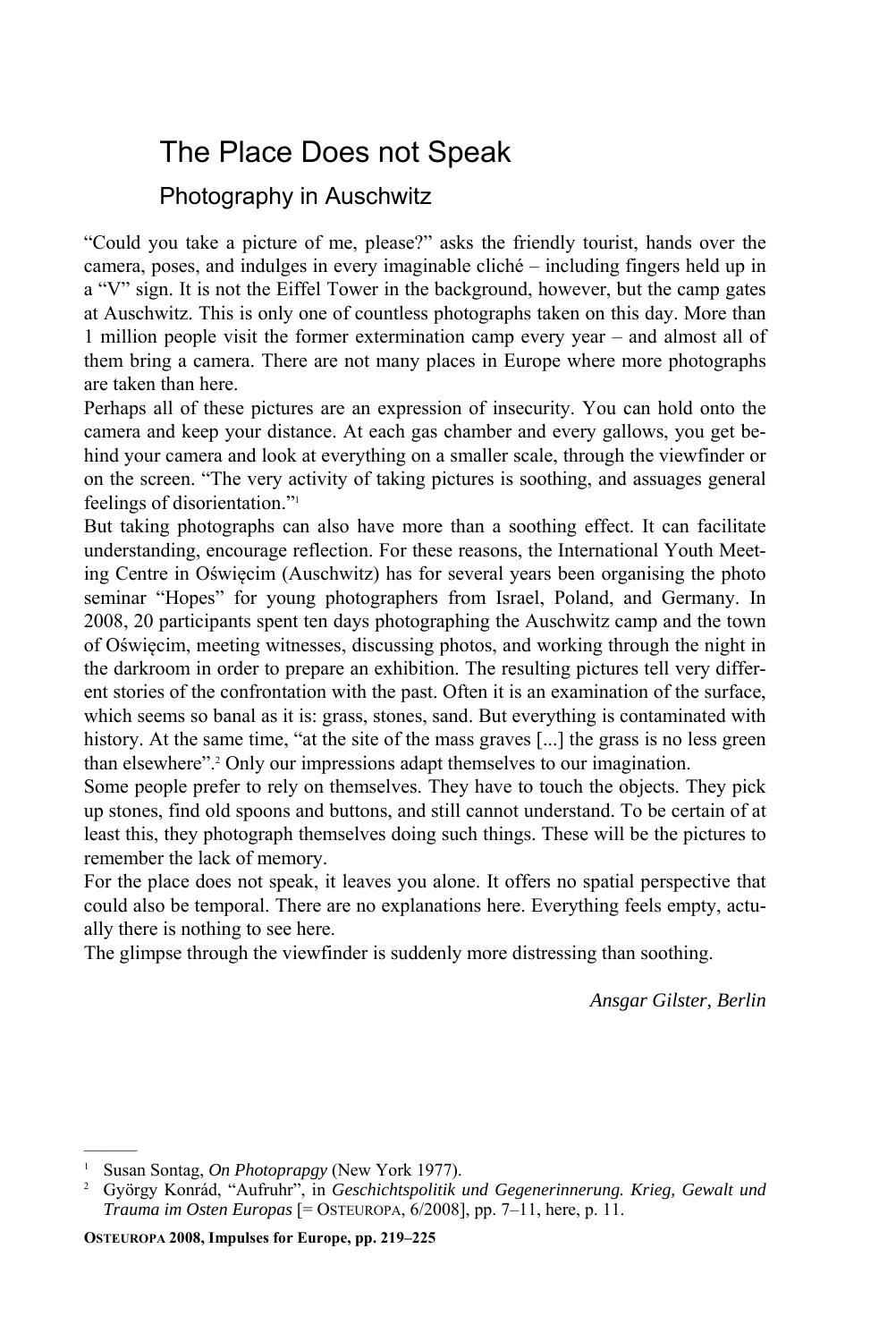



*Hadas Tapouchi, Israel Karolina Kosowicz, Poland* 



*Karolina Kosowicz, Poland*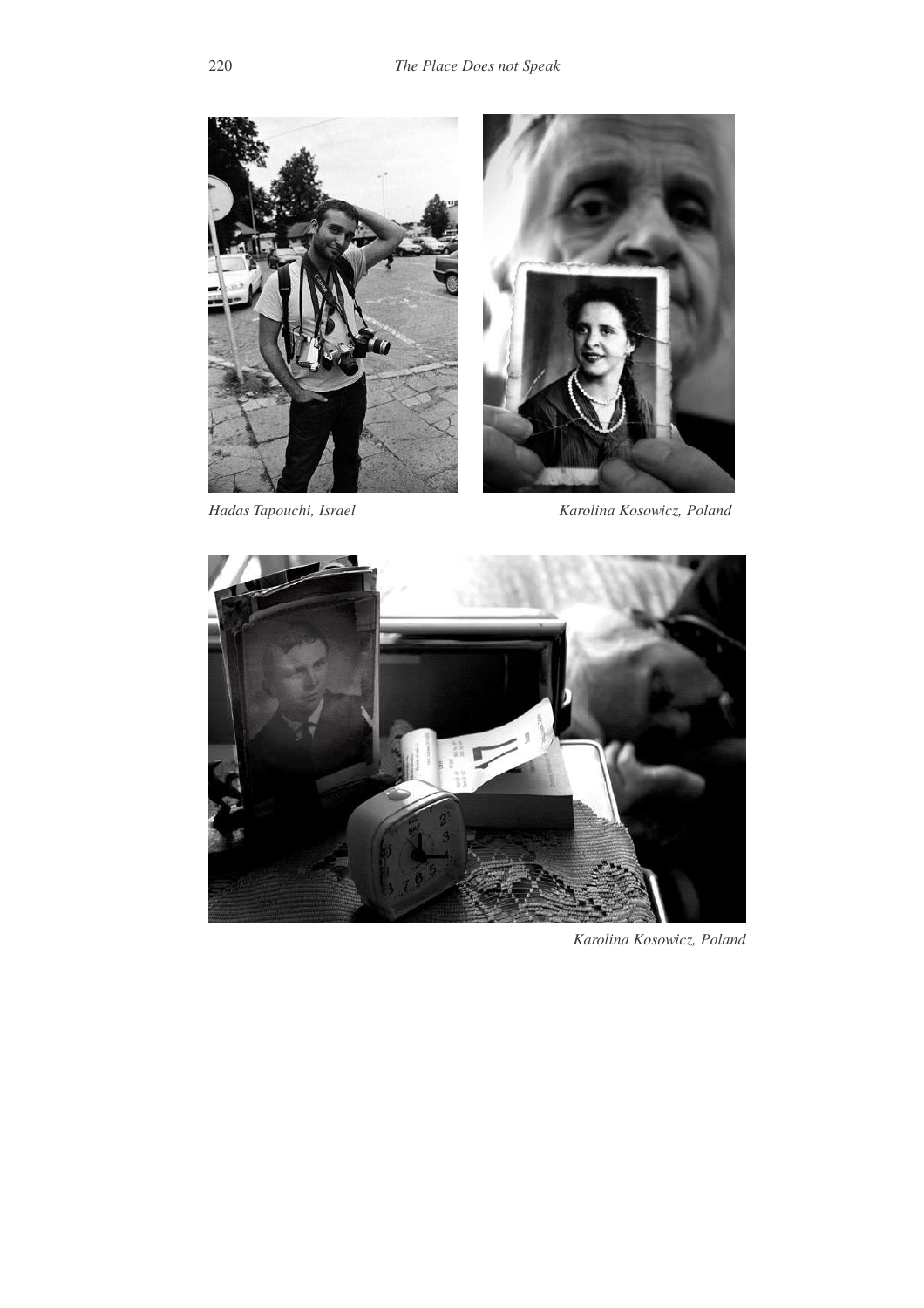

*Ansgar Gilster, Germany* 



*Michal Sznajder, Poland*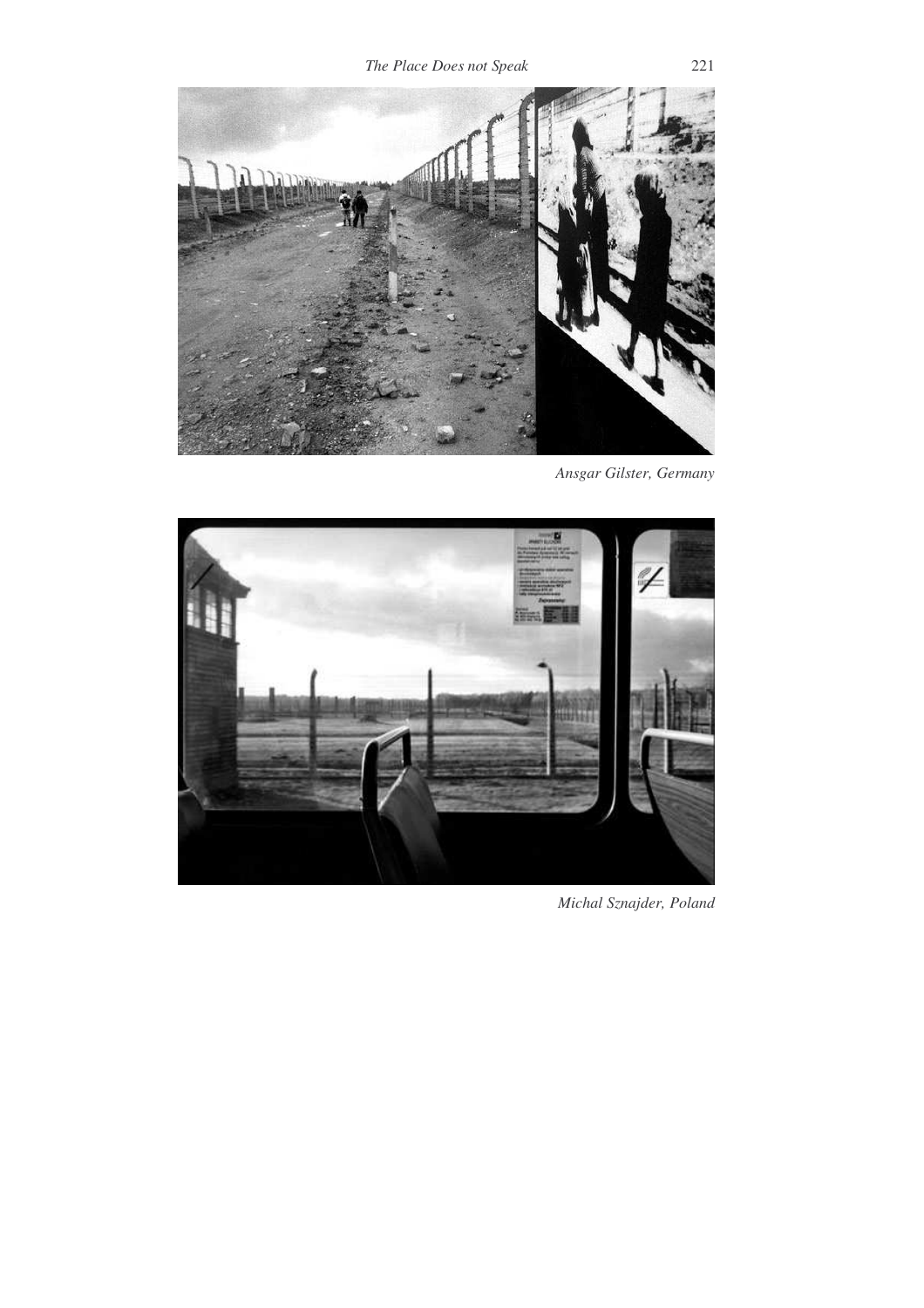

*Hadas Tapouchi, Israel Inbal Gat, Israel* 





*Ansgar Gilster, Deutschland*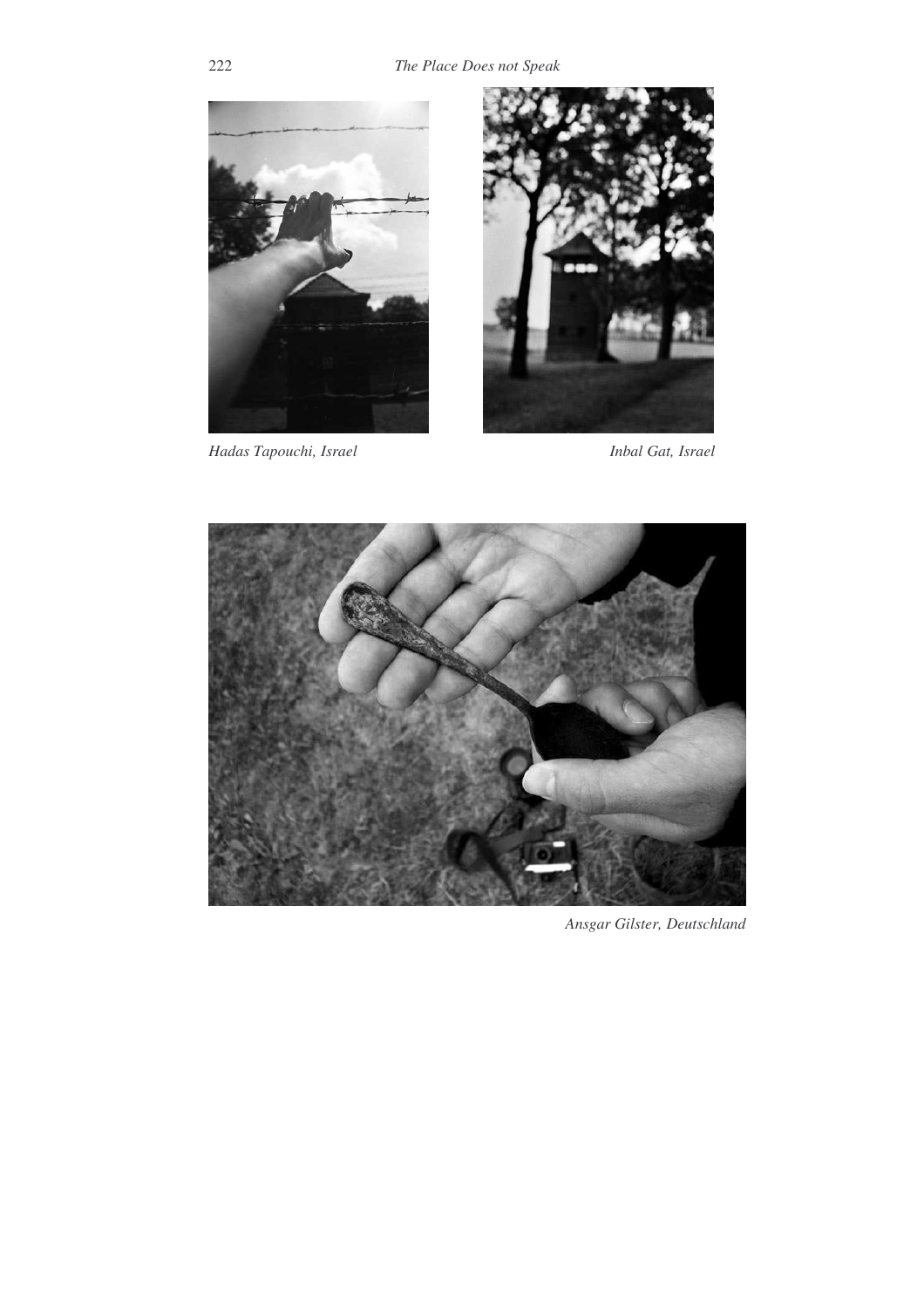

 *Beide: Hamutal Davidi, Israel*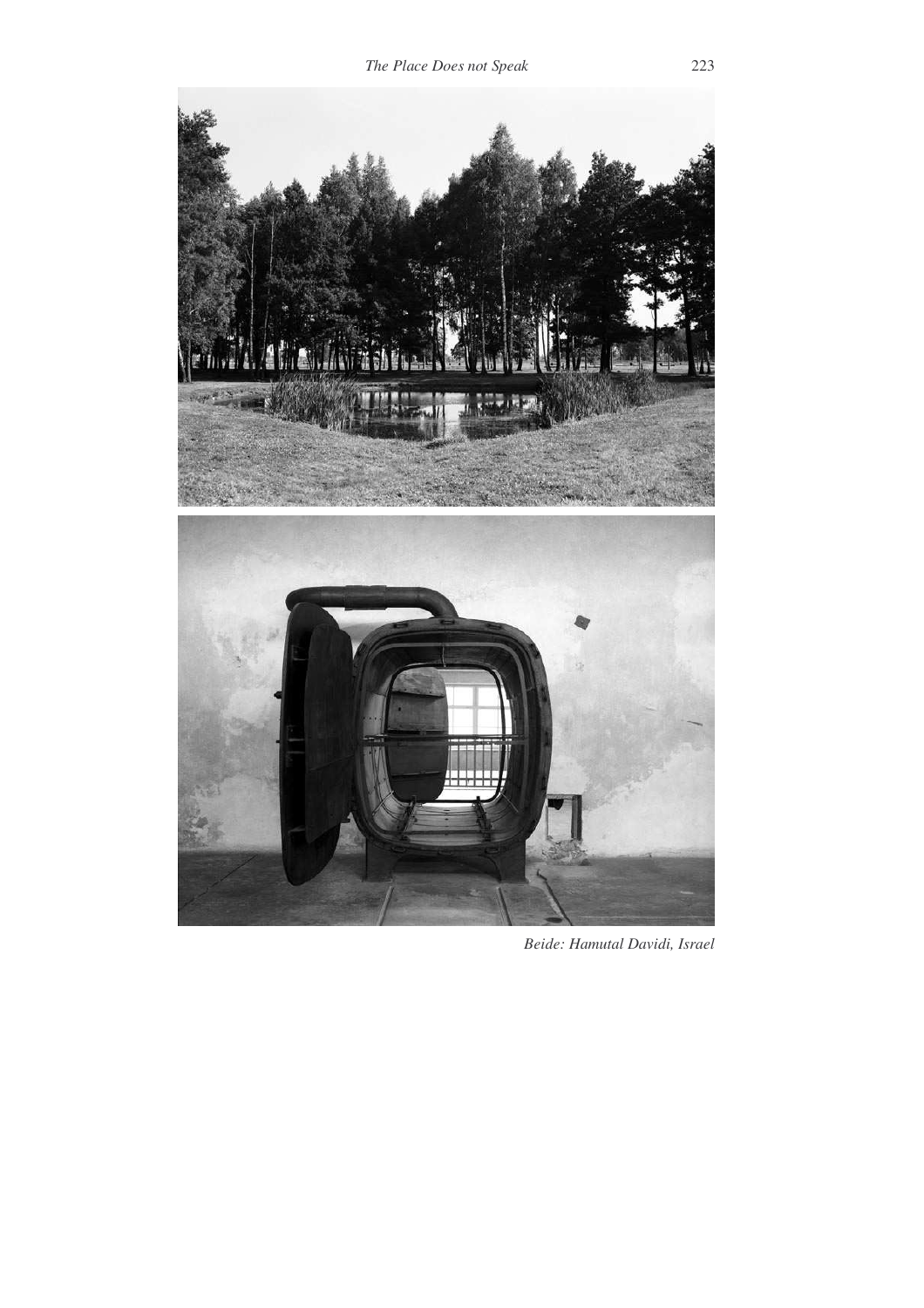

*Ansgar Gilster, Germany* 



*Neil Hickey, Germany*